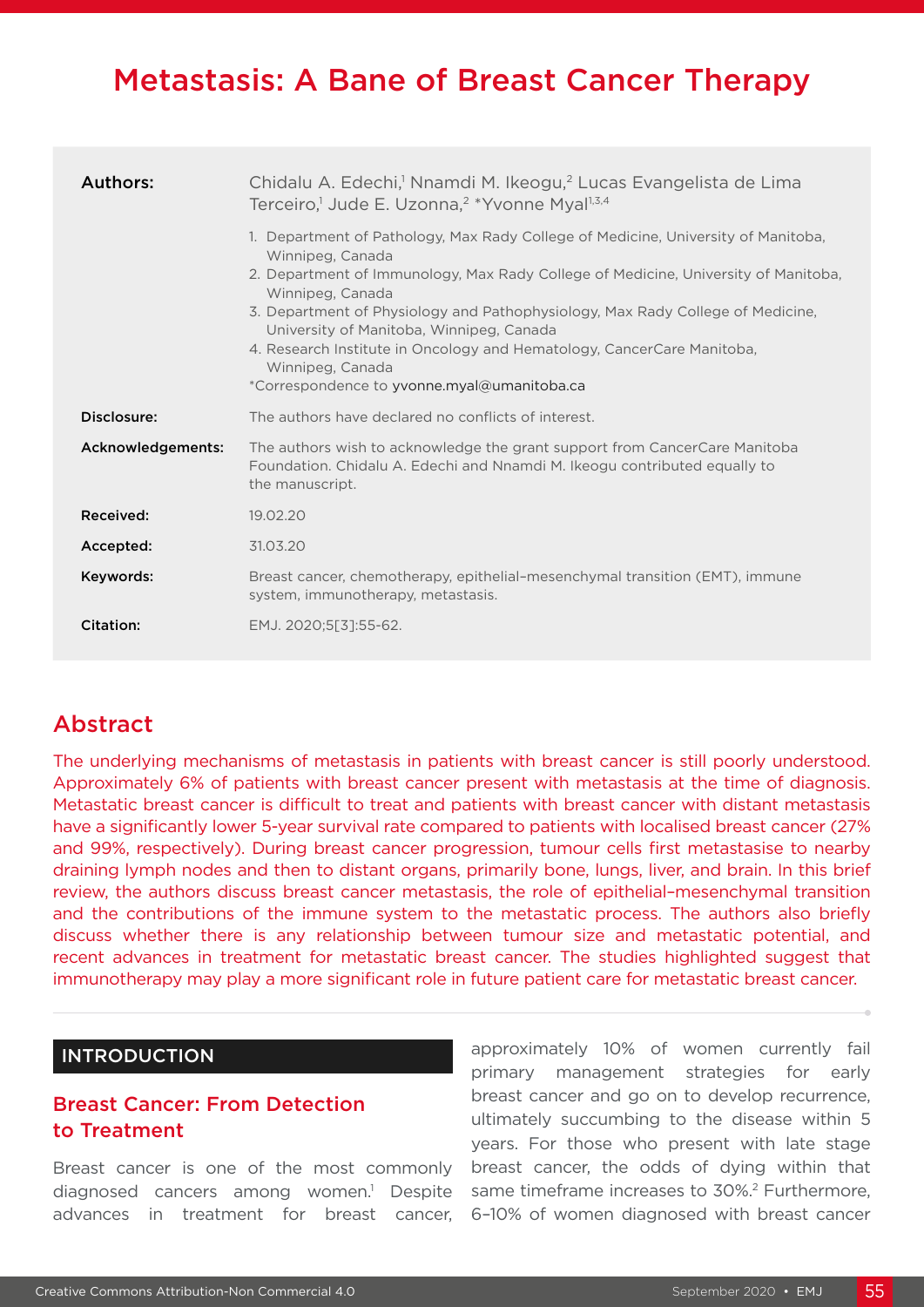have Stage IV, or metastatic, breast cancer that has spread to other organs, primarily the lung, liver, brain or bone; 85% of breast cancer deaths are attributable to metastasis.<sup>2</sup> Although several subtypes of breast cancer have now been identified, breast cancers are often categorised into four major molecular subtypes: luminal A and luminal B, based on oestrogen receptor (ER) and progesterone receptor (PR) status; human epidermal growth factor receptor 2 (HER2)-positive; and basal-like or triple-negative breast cancers (TNBC), which are ER-, PR-, and HER2-negative.<sup>3</sup>

Detection of breast cancer can be through self-detection but, most often, breast cancers are identified by mammographic screening4 followed by breast biopsy.<sup>5</sup> Prolactin-inducible protein, mammaglobin, and GATA-3 are used to determine whether an unknown metastatic cancer is of breast origin.6 Additionally, there are blood-based assays which detect breast cancerassociated biomarkers such as carcinoembryonic antigen (CEA).<sup>7</sup> Treatment for breast cancer primarily comprises surgical intervention, followed by endocrine (hormonal) therapy, chemotherapy, radiation therapy, or some combination of these therapeutic approaches.<sup>8</sup> Endocrine therapy is recommended in patients with breast cancer with hormone (oestrogen and progesterone) receptor-positive (HRpositive) tumours.<sup>8</sup> The menopausal status of the patient plays a major role in the decision recommend a particular therapeutic strategy.9 While tamoxifen is the drug of choice for premenopausal patients,<sup>9</sup> aromatase inhibitors (such as letrozole) are preferred for postmenopausal patients.10 For patients with HR-negative breast tumours, chemotherapy is the treatment of choice and is often recommended in patients with TNBC and HER2-positive breast cancer.<sup>11</sup> Radiation therapy may also be used to further shrink breast tumours after surgical intervention.12

Patients with early-stage and localised breast cancer generally have a good prognosis with approximately 99% of patients surviving over a 5-year period.<sup>1</sup> However, a recent study showed that at the cessation of 5 years of endocrine therapy, the risk of breast cancer recurrence remained relatively significant even after 15 to 20 years.<sup>13</sup> This observation suggests that 5 years of treatment is not sufficient and

that a longer period of therapy should be considered to prevent breast cancer recurrence. In this review, the authors give a brief overview of the existing challenges metastatic breast cancer presents and highlight some recent advances in treatment strategies.

# BREAST CANCER METASTASIS: FROM PRIMARY TUMOUR TO DISTAL SITES

Metastasis is a series of events that involve the invasion of the basement membrane at the primary tumour site, movement of the tumour cells into circulation, and subsequent dissemination to other organs.14 During metastasis, cells lose their epithelial nature and assume a mesenchymal phenotype, and extracellular matrix proteins in the basement membrane are degraded by proteolytic enzymes, such as matrix metalloproteinases.<sup>14</sup> Collectively, these processes allow the cancer cells to leave the primary tumour site and escape into the circulation (blood or lymphatics) in a process known as intravasation. Generally, breast cancer first spreads to lymph nodes in close proximity to the breast through the lymphatic system, while metastasis to distant organs usually occurs via the blood.15 Once in circulation, the breast cancer cells, now referred to as circulating tumour cells  $(CTC)$ ,<sup>16</sup> migrate to different organs in the body. CTC are often scarce in non-metastatic breast cancer but higher in advanced breast cancer disease.17 Some markers used for CTC detection include the epithelial cell adhesion molecule, an epithelial cell marker. However, cancers can alter their expression of these markers; for instance, by undergoing epithelial–mesenchymal transition (EMT).18 CTC are now being utilised for the early detection of breast cancer<sup>19</sup> and the evaluation of metastatic risk in patients.<sup>17</sup> However, there are controversies concerning the detection of CTC in the blood because of the absence of accurate and specific markers.<sup>18</sup> Alternatively, other biomarkers, such as exosomes, may also be used for determining diagnosis or prognosis, or to predict response to therapy.<sup>20</sup> When CTC move out of the blood to metastatic sites in a process known as extravasation, $21$  they are then referred to as disseminated tumour cells.16 At these metastatic sites, the disseminated tumour cells form new tumour foci and spread throughout the affected organ, ultimately contributing to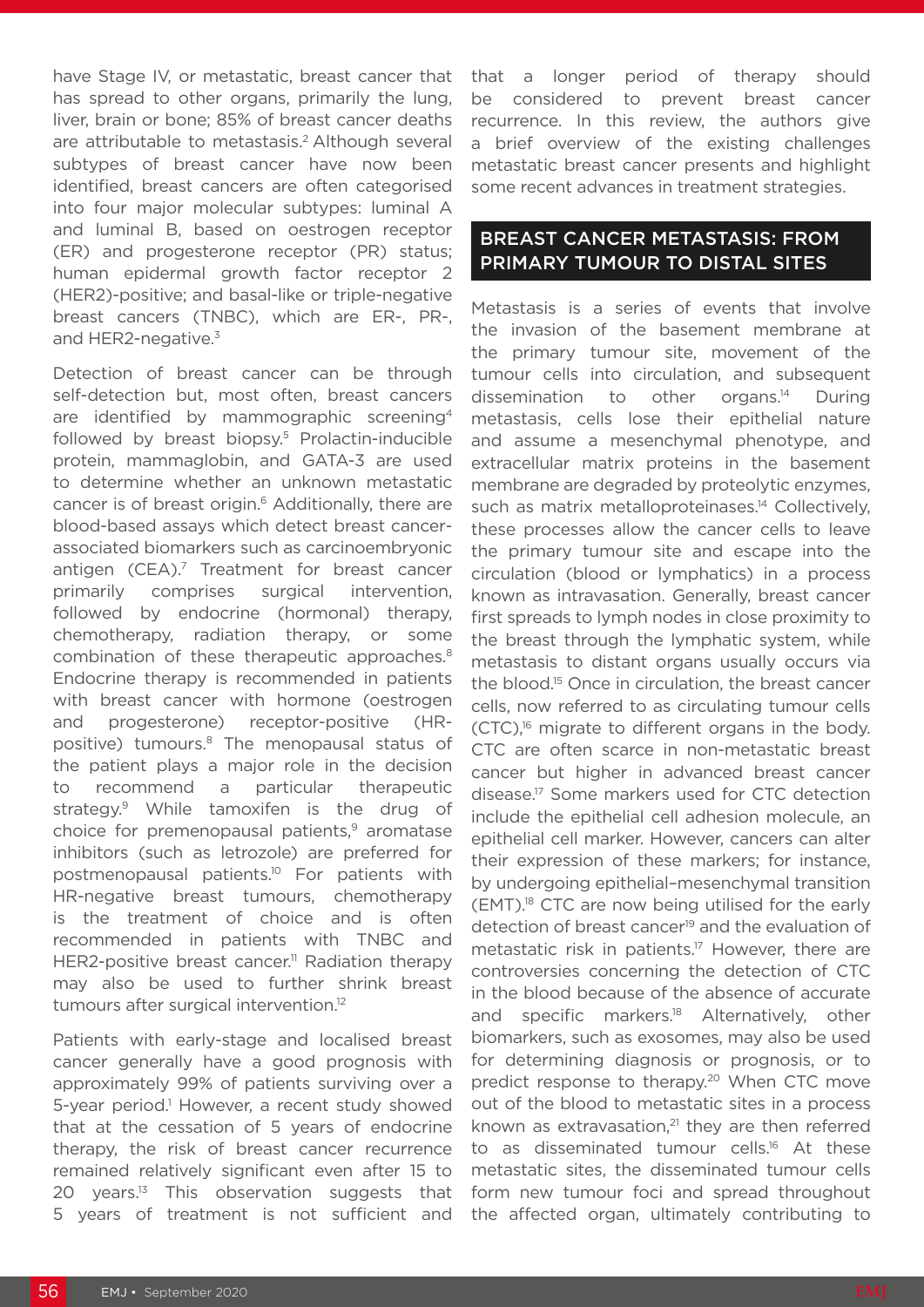patient mortality. It is believed that metastasis involves an interplay between cancer cells and the metastatic tissue or organ, as some cancer cells are able to better form metastasis than others and some metastatic organs are more receptive to cancer cells than others.<sup>22</sup> The metastatic process is reviewed by Lambert et al.<sup>14</sup>

## Epithelial–Mesenchymal Transition

EMT is the process by which epithelial cells acquire a mesenchymal phenotype during cancer development.<sup>23</sup> EMT is induced by key transcription factors such as Snail, Slug, Twist, and ZEB1<sup>14</sup> and is characterised by loss of cell–cell adhesion, apical–basal polarity, and expression of epithelial markers such as E-cadherin and cytokeratin, while mesenchymal markers, including N-cadherin and vimentin, are upregulated.24 This shift from an epithelial to a mesenchymal phenotype enables the cancer cells to detach from the primary tumour, invade the basement membrane, and migrate to a distant organ and establish there.<sup>25</sup> Following transition, the cancer cells then acquire the ability to initiate tumour formation, which is a typical feature of cancer stem cells.<sup>26</sup> This tumourinitiating ability is a critical step in the metastatic process as it ensures that the disseminated breast cancer cells are capable of forming tumours at metastatic sites.<sup>14</sup> Across different breast cancer subtypes, TGF-β signalling has been shown to be important for EMT and is potentially a master regulator of this process in breast cancer cells. This has been reviewed by Singh et al.<sup>27</sup>

# The Immune Response

The immune system plays a critical role in the progression of many cancers including breast cancer. Similar to certain components of the immune system that are known to participate in the prevention and elimination of cancer, other components of the immune system can promote cancer progression and metastasis.28 Myeloidderived suppressor cells (MDSC), alternatively activated (M2) macrophages, and regulatory T cells have been shown to secrete factors that suppress anti-tumour immune responses.<sup>29</sup> MDSC secrete TGF-β and vascular endothelial growth factor (VEGF) which stimulate EMT and angiogenesis, facilitating tumour growth and metastasis.30 MDSC also release the

anti-inflammatory cytokine IL-10: a potent suppressor of anti-tumour immune responses.<sup>30</sup> Additionally, macrophages in the tumour microenvironment have been shown to display the M2 phenotype; M2 macrophages are important for wound healing and tissue repair. $31$ Like MDSC, M2 macrophages release TGF-β, IL-10, and chemokines which promote breast cancer growth and metastasis.<sup>32</sup> In addition to suppressing anti-tumour cytotoxic and helper T cells via cell-to-cell contact, regulatory T cells also secrete IL-10 which dampens anti-tumour immune responses. $33$  Studies also indicate that neutrophils, another group of immune cells, can enhance metastasis by inhibiting cytotoxic T cell function,34 secreting leukotrienes, and promoting the proliferation of tumour-initiating cells at the metastatic environment.35

# Does Tumour Size Matter?

Although previous studies suggested that the relationship between tumour size and metastasis was linear, recent data from a large population study of more than 800,000 patients with breast cancer showed that it is not.<sup>36</sup> This study showed that at the time of diagnosis, a patient with a tumour 7 cm in diameter has an approximately equal chance of having lymph node metastasis compared to a patient with a 15 cm tumour (71.8% versus 71.3%, respectively).<sup>37</sup> The discrepancy between previous studies and the current study may be attributed to the small sample size and inaccurate methods of those previous studies. In addition to axillary lymph node metastasis, studies also show that larger tumour sizes correlated with worse clinical outcomes.<sup>38</sup> However, many patients with TNBC, especially the subset that express basal markers such as cytokeratin, do not follow this trend.<sup>36</sup> Indeed. smaller basal tumours have been associated with more lymph node metastasis than non-basal tumours and had worse disease outcomes than expected; larger basal tumours were associated with better outcomes than expected.39 Most of the mutations found in the primary tumour of a patient with basal-like breast cancer were also found in metastatic cells of the patient, suggesting that the primary tumour cells already had the necessary features needed to metastasise.<sup>40</sup> Other parameters such as biomarker expression, e.g., Ki67, were found to correlate with both lymph node metastasis and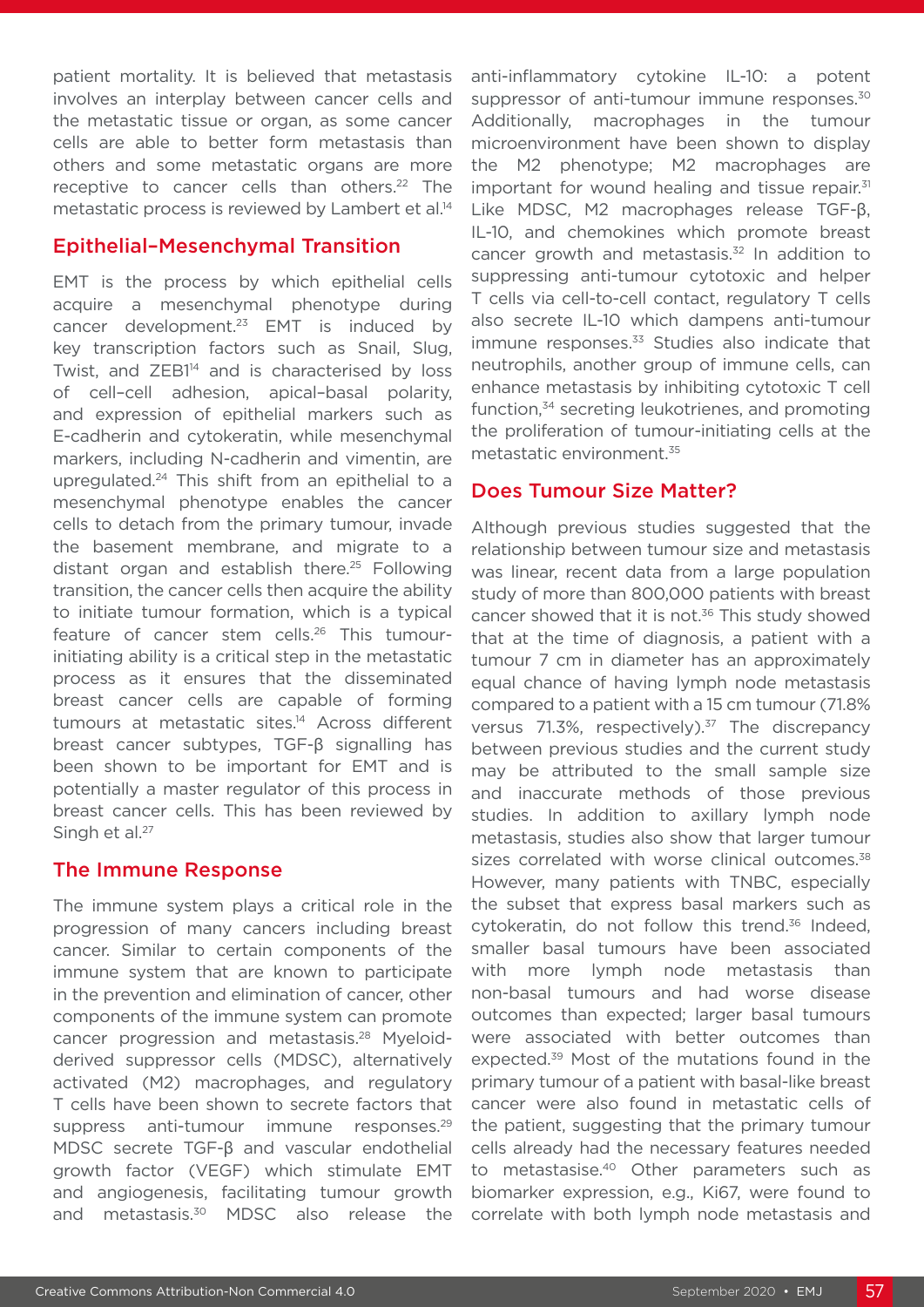tumour size.<sup>41</sup> It appears that size is not the only determining factor for metastatic spread; the subtype and intrinsic biology of the tumour may play critical roles as well.

# PREFERRED SITES FOR BREAST CANCER METASTASIS

The draining, or sentinel, lymph node in the axilla, which is located in close proximity to the breast tumour site, is usually the first site of metastasis.<sup>42</sup> Breast cancer then spreads to distal sites, most frequently bone, lungs, liver, and the brain.<sup>43</sup> Estimates from a recent study showed that at the time of diagnosis, patients with metastatic breast cancer were found to most frequently present with bone metastasis (3.28%), followed by lung (1.52%) and liver (1.20%) metastasis, while the brain was the least common site for metastasis (0.35%).44

#### Metastasis to Bone

Current understanding suggests that metastatic breast cancer cells are able to take advantage of the natural remodelling process in the bone to facilitate metastasis by disrupting the balance between formation and resorption of bone, leading to bone loss (osteolysis) or abnormal bone formation.45 One process for causing this disruption is by secreting factors to modulate their environment.<sup>46</sup> Breast cancer cells have been reported to secrete IL-11 and matrix metalloproteinases which can stimulate osteoclasts to produce growth factors that, in turn, promote the growth and survival of the metastatic breast cancer cells in the bone.<sup>46</sup> Interestingly, results from recent studies also suggest that prolactin overexpression in breast tumours can shorten the time to development of bone metastasis and contribute to osteolysis induced by the metastatic breast cancer cells.<sup>47</sup> Among all breast cancer subtypes, patients with luminal breast cancer have the highest rate of bone metastasis.48

### Metastasis to the Lungs

Breast cancer cells released from the primary tumour may also spread to the lungs.<sup>49</sup> Lung metastasis is usually observed 5 years after initial breast cancer diagnosis, with >60% mortality rate following lung metastasis.<sup>49</sup> The subtype of breast cancer affects the frequency of lung

metastasis. Patients with TNBC were reported to be more likely to develop lung metastasis compared to other subtypes.48 The development of lung metastasis in patients with breast cancer may be because of an inherent ability of breast cancer cells to the lungs, or an ability to interact with the lung microenvironment. Premalignant breast cells have been shown to invade the lungs after injection into the blood, suggesting that breast cancer cells may have some intrinsic ability to establish in the lungs.<sup>50</sup> It has been shown *in vitro* that the migration and proliferation of breast cancer cells were stimulated by the conditioned medium of the lungs, suggesting that factors from the lungs promote lung metastasis. One such factor identified was selectin, a cell adhesion molecule.<sup>51</sup>

### Metastasis to the Liver

Another common site for breast cancer metastasis is the liver. Liver metastasis leads to impairment of liver function with serious outcomes, and without treatment intervention life expectancy is  $\leq 8$  months.<sup>52</sup> Patients with HER2-positive breast cancers show the highest incidence of liver metastasis.48

#### Metastasis to the Brain

Although less common, breast cancer can also metastasise to the brain. Patients with breast cancer and brain metastasis have poor prognosis, display neurological defects, and do not respond well to therapy.<sup>53</sup> Due to more successful treatment of the primary tumour, patients with breast cancer live longer, and brain metastasis more frequently becomes evident later in the disease process.<sup>54</sup> The propensity of breast cancer to metastasise to the brain seems to depend on the breast cancer subtype.<sup>55</sup> Brain metastasis occurs in approximately 50% of patients with TNBC, and 33% and 14% of patients with HER2-positive and HR-positive breast cancer, respectively.48

# ADVANCES IN TREATMENT MODALITIES FOR METASTATIC BREAST CANCER

### Standard Therapeutic Drugs

The treatment strategies utilised for patients with metastatic breast cancer depend on several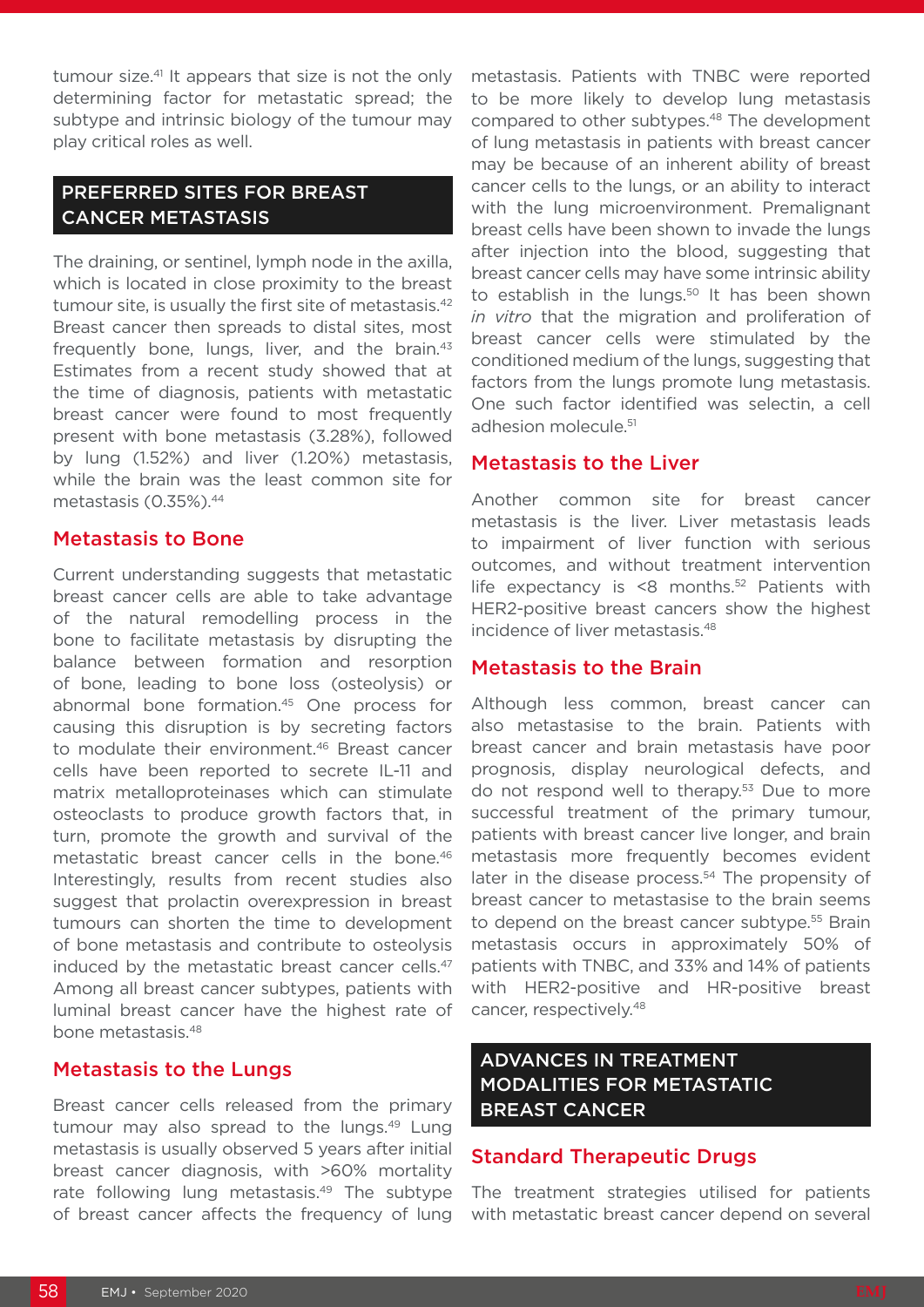factors. These factors are often based on two considerations: the breast cancer subtype and the stage of the disease. Generally, patients with HR-positive breast cancer are treated with endocrine therapy, patients with HER2 positive breast cancer are treated with anti-HER2 antibody therapies, such as trastuzumab, while triple-negative tumours are typically treated with chemotherapy.<sup>3</sup> The initial treatment regimen for patients with metastatic HR-positive breast cancer includes endocrine therapy in combination with a cyclin-dependent kinase (CDK) 4/6 inhibitor, such as abemaciclib. Patients with resistance to endocrine therapy are treated with chemotherapy.<sup>3</sup> For patients with HER2positive breast cancer, the first line of treatment includes a combination of an anti-HER2 antibody therapy, such as trastuzumab, and a chemotherapy, e.g., a taxane. If this initial treatment is unsuccessful, trastuzumab emtansine, an antibody–drug conjugate, is then administered. $3$  If this treatment also fails, continuous use of the HER2-targeted therapy may be recommended, in combination with a different chemotherapeutic agent. Unlike HRand HER2-positive breast cancers, TNBC are only treated with chemotherapy because of a lack of established molecular targets, as reviewed by Waks et al.<sup>3</sup>

# New Therapeutic Drugs

Several new therapeutic agents have been recently approved by the U.S. Food and Drug Administration (FDA), while a number are still undergoing clinical trials. Sacituzumab govitecan is an antibody–drug conjugate, currently undergoing testing in clinical trials, which has shown positive effects in previously treated patients with advanced TNBC.<sup>56</sup> Another promising drug is atezolizumab, an inhibitor of programmed death-ligand 1, and nanoparticle albumin-bound-paclitaxel, which was shown to enhance progression-free survival in patients with breast cancer.<sup>57</sup> To treat patients with metastatic breast tumours harbouring the *BRCA1/2* mutations, poly(ADP-ribose) polymerase (PARP) inhibitors, such as olaparib, were recently approved by the FDA.<sup>58</sup> PARP inhibitors are used to counteract the DNA repair brought about by PARP, to enhance the sensitivity of cancer cells to DNA-damaging anti-cancer therapies, and ultimately lead to

cell death.<sup>59</sup> However, many of these drugs are only successful in extending the patients' lives for a short period of time. Response rates are often poor, and many patients develop serious side effects. A study reported that among histological subtypes, patients with invasive lobular carcinoma had increased progression-free survival compared to patients with invasive ductal carcinoma; however, there was no difference in overall survival.<sup>60</sup> Across molecular subtypes, patients with HR-positive/ HER2-positive breast tumours had better survival outcomes, while those with TNBC had worse outcomes.<sup>61</sup> Another challenge is that following systemic therapy, a population of dormant breast cancer cells may persist and subsequently lead to relapse.<sup>14</sup> This situation is further complicated by the cytotoxic treatments used against breast cancer mainly targeting highly proliferating cells with minimal effects on dormant cells.14

# Immunotherapy: Homing in on our Immune Response

Immunotherapy is a treatment strategy that harnesses the ability of the immune system to keep diseases, including cancers, at bay. In recent years, there have been some successes in using immunotherapy to treat certain type of cancers such as melanoma, which is considered to be an immunogenic cancer, capable of eliciting an immune response.<sup>62</sup> Breast cancer was previously not considered to be an immunogenic cancer, but it has now been shown that the presence of immune cells in some breast cancers is of prognostic and therapeutic significance.<sup>62</sup> Breast cancers with greater influx of tumour-infiltrating lymphocytes tend to respond better to neoadjuvant chemotherapy compared to those with fewer tumourinfiltrating lymphocytes.<sup>29</sup>

Recently, some immunotherapeutic approaches have been assessed for the treatment of a limited number of patients with breast cancer. These include the use of tumour antigen-specific antibodies and adoptive transfer of activated immune cells, such as natural killer cells, dendritic cells, and T cells.28 A recent study was the first to demonstrate no signs of cancer in a patient with metastatic breast cancer following treatment by adoptive transfer of activated patient-derived tumour-specific T cells.<sup>63</sup> Pembrolizumab, an anti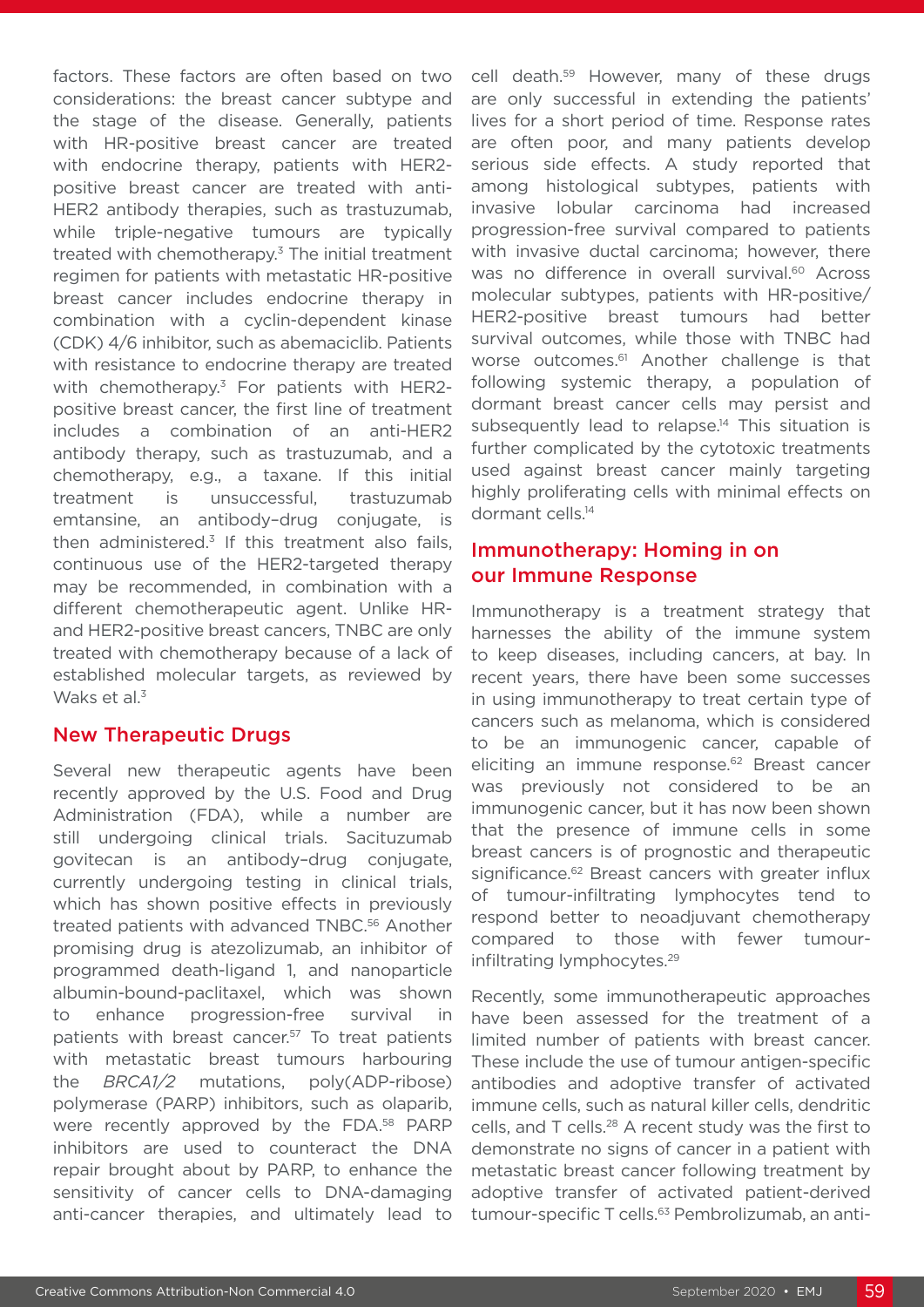PD1 antibody, has been shown to be effective for patients with metastatic TNBC in clinical trials.<sup>64</sup> Vaccines are also being explored as another treatment strategy. The use of recombinant HER2 protein in patients with advanced HER2-positive breast cancer was shown to induce an antitumour immune response and benefit a limited number of patients.<sup>65</sup> The use of chimeric antigen receptor T cells is another immunotherapeutic strategy currently being developed for treatment of breast cancer. Studies using chimeric antigen receptor T cells engineered to target the mucin 1 protein expressed on breast cancer cells have shown promising preclinical results<sup>66</sup> and this therapy is currently undergoing clinical trials.<sup>67</sup> Major challenges with these approaches include the cost of treatment and the difficulty in isolating sufficient activated tumour-specific T cells from patients. However, efforts are being made to reduce these challenges through the utility of immune cells from unrelated donors without tissue rejection.68 Some current therapeutic approaches are summarised in Table 1.

## **CONCLUSION**

The wide degree of heterogeneity that exists among breast cancers presents many challenges for both clinicians and patients. There are

still significant gaps in knowledge about the metastatic process during breast cancer progression, including: why different breast cancer subtypes preferentially metastasise to specific organs; why tumour size does not always matter; and why some breast cancers trigger an immune response while others do not. Advances in the understanding of the interaction between several cancers and the immune system could lead to the use of immunotherapy as a viable option for the treatment of some patients with breast cancer with metastatic disease. There is also a need for greater understanding of key signalling pathways. However, a multidisciplinary approach to research is warranted to address these gaps in knowledge and to develop effective strategies to benefit a large number of patients. Furthermore, current comprehensive guidelines for the treatment of metastatic breast cancer provided by key European and American societies, such as the European Society for Medical Oncology (ESMO)<sup>69</sup> and the National Comprehensive Cancer Network (NCCN),<sup>70</sup> are largely similar in their recommendations. However, some discrepancies do exist, highlighting that further research is warranted to fully determine which therapies are most effective and beneficial for patients in the long term.

#### Table 1: Examples of current therapeutic approaches for metastatic breast cancer patients.

| <b>Treatment</b>                                                                  | Breast cancer subtype       | Overall survival                   |  |
|-----------------------------------------------------------------------------------|-----------------------------|------------------------------------|--|
| <b>Standard therapies</b>                                                         |                             |                                    |  |
| Endocrine therapy only, or in combination with CDK 4/6<br>inhibitor (abemaciclib) | HR-positive breast cancer   | $4-5$ years <sup>3</sup>           |  |
| Endocrine therapy and chemotherapy (taxane)                                       |                             |                                    |  |
| Anti-HER2 antibody (trastuzumab) and taxane                                       | HER2-positive breast cancer | $5$ years <sup>3</sup>             |  |
| Trastuzumab emtansine                                                             |                             |                                    |  |
| Chemotherapy (taxane, anthracycline)                                              | <b>TNBC</b>                 | $10-13$ months <sup>3</sup>        |  |
| New therapies                                                                     |                             |                                    |  |
| Sacituzumab govitecan                                                             | <b>TNBC</b>                 | 13 months <sup>56</sup>            |  |
| Atezolizumab and nanoparticle albumin-bound paclitaxel                            | <b>TNBC</b>                 | 25 months (patients with PD-       |  |
|                                                                                   |                             | L1-positive tumours) <sup>57</sup> |  |
| Pembrolizumab                                                                     | <b>TNBC</b>                 | 9 months <sup>61</sup>             |  |

CDK: cyclin-dependent kinase; HER2: human epidermal growth factor receptor 2; HR: hormone receptor; PD-L1: programmed death-ligand 1; TNBC: triple-negative breast cancer.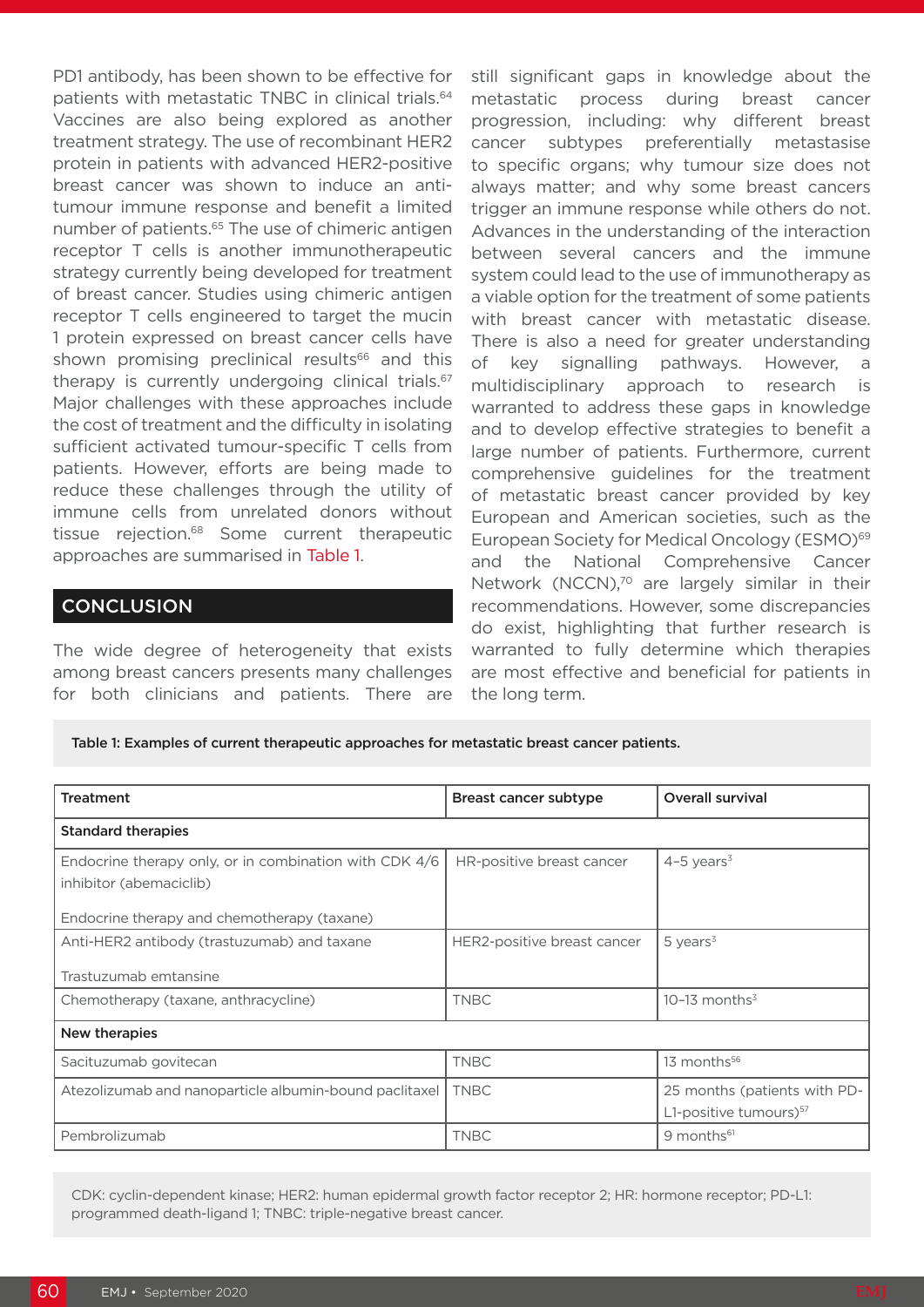#### References

- 1. Siegel R et al. Cancer statistics. CA Cancer J Clin. 2019;69:7-34.
- 2. American Cancer Society. Cancer Facts & Figures 2019. 2019. Available at: https://www.cancer.org/ research/cancer-facts-statistics/ all-cancer-facts-figures/cancer-factsfigures-2019.html. Last accessed: 1 April 2020.
- 3. Waks AG, Winer EP. Breast cancer treatment: a review. JAMA. 2019;321(3):288-300.
- 4. Kerlikowske K et al. Comparative effectiveness of digital versus filmscreen mammography in community practice in the United States: a cohort study. Ann Intern Med. 2011;155(8):493-502.
- 5. Palmer ML, Tsangaris TN. Breast biopsy in women 30 years old or less. Am J Surg. 1993;165(6):708-12.
- 6. Yan Z et al. Diagnostic utility of mammaglobin and GCDFP-15 in the identification of metastatic breast carcinoma in fluid specimens. Diagn. Cytopathol. 2009;37(7):475-8.
- 7. Lacroix M. Significance, detection and markers of disseminated breast cancer cells. Endocr Relat Cancer. 2006;13(4):1033-67.
- 8. Dhankhar R et al. Advances in novel drug delivery strategies for breast cancer therapy. Artif Cells Blood Substit Immobil Biotechnol. 2010;38(5):230-49.
- 9. Hirsimäki P et al. Toxicity of antioestrogens. Breast J. 2002;8(2):92-6.
- 10. Davies C et al. Long-term effects of continuing adjuvant tamoxifen to 10 years versus stopping at 5 years after diagnosis of ooestrogen receptor-positive breast cancer: ATLAS, a randomised trial. Lancet. 2013;381(9869):805-16.
- 11. Shah AN, Gradishar WJ. Adjuvant anthracyclines in breast cancer: what is their role? The Oncologist. 2018;23(10):1153-61.
- 12. Akram M, Siddiqui SA. Breast cancer management: past, present and evolving. Indian J Cancer. 2012;49(3):277-82.
- 13. Pan H et al. 20-year risks of breastcancer recurrence after stopping endocrine therapy at 5 years. N Engl J Med. 2017;377:1836-46.
- 14. Lambert AW et al. Emerging biological principles of metastasis. Cell. 2017;168(4):670-91.
- 15. Chiang SPH et al. Tumor cell intravasation. Am J Physiol Cell Physiol. 2016;311:C1-14.
- 16. Gómez-Cuadrado L et al. Mouse models of metastasis: progress and prospects. Dis Model Mech. 2017;10:1061-74.
- 17. Thery L et al. Circulating tumor cells

in early breast cancer. JNCI Cancer Spectr. 2019;3(2):pkz026.

- 18. Mamdouhi T et al. Fugitives on the run: circulating tumor cells (CTCs) in metastatic diseases. Cancer Metastasis Rev. 2019;38:297-305.
- 19. Nimgaonkar A et al. A novel circulating tumor cell blood test for early detection of colorectal, prostate, and breast cancers: results from 709 samples. J Clin Oncol. 2018;36:e13549.
- 20. Meng Y et al. Exosomes: a promising avenue for the diagnosis of breast cancer. Technol Cancer Res Treat. 2019;18:1533033818821421.
- 21. Reymond N et al. Crossing the endothelial barrier during metastasis. Nat Rev Cancer. 2013;13:858-70.
- 22. Fidler IJ, Poste G. The 'seed and soil' hypothesis revisited. Lancet Oncol. 2008;9(8):808.
- 23. Kalluri R, Weinberg RA. The basics of epithelial-mesenchymal transition. J Clin Invest. 2009;119: 1420-8.
- 24. Zeisberg M, Neilson EG. Biomarkers for epithelial-mesenchymal transitions. J Clin Invest. 2009;119:1429-37.
- 25. Felipe Lima J et al. EMT in breast carcinoma - a review. J Clin Med. 2016;5(7):65.
- 26. Mani SA et al. The epithelialmesenchymal transition generates cells with properties of stem cells. Cell. 2008;133(4):704-15.
- 27. Singh S, Chakrabarti R. Consequences of EMT-driven changes in the immune microenvironment of breast cancer and therapeutic response of cancer cells. J Clin Med. 2019;8(5):642.
- 28. Edechi CA et al. Regulation of immunity in breast cancer. Cancers. 2019;11(8):1080.
- 29. Emens LA. Breast cancer immunobiology driving immunotherapy: vaccines and immune checkpoint blockade. Expert Rev Anticancer Ther. 2012;12(12):1597- 611.
- 30. Ma X et al. Myeloid-derived suppressor cells promote metastasis in breast cancer after the stress of operative removal of the primary cancer. Front Oncol. 2019;9:855.
- 31. Weisser SB et al. Generation and characterization of murine alternatively activated macrophages. Methods Mol Biol. 2013;946:225-39.
- 32. Tariq M et al. Macrophage polarization: anti-cancer strategies to target tumor-associated macrophage in breast cancer. J Cell Biochem. 2017;118(9):2484-501.
- 33. Watanabe MAE et al. Regulatory T cells and breast cancer: implications for immunopathogenesis. Cancer Metastasis Rev. 2010;29:569-79.
- 34. Coffelt SB et al. IL-17-producing γδ T cells and neutrophils conspire to promote breast cancer metastasis. Nature. 2015;522:345-8.
- 35. Wculek SK, Malanchi I. Neutrophils support lung colonization of metastasis-initiating breast cancer cells. Nature. 2015;528:413-7.
- 36. Foulkes WD et al. Tumor size is an unreliable predictor of prognosis in basal-like breast cancers and does not correlate closely with lymph node status. Breast Cancer Res Treat. 2009;117:199-204.
- 37. Sopik V, Narod SA. The relationship between tumour size, nodal status and distant metastases: on the origins of breast cancer. Breast Cancer Res Treat. 2018;170:647-56.
- 38. Carter CL et al. Relation of tumor size, lymph node status, and survival in 24,740 breast cancer cases. Cancer. 1989;63:181-7.
- 39. O'Brien KM et al. Intrinsic breast tumor subtypes, race, and long-term survival in the Carolina Breast Cancer Study. Clin Cancer Res. 2010;16:6100-10.
- 40. Ding L et al. Genome remodelling in a basal-like breast cancer metastasis and xenograft. Nature. 2010;464:999-1005.
- 41. Yuan P et al. Ki-67 expression in luminal type breast cancer and its association with the clinicopathology of the cancer. Oncol Lett. 2016;11:2101-5.
- 42. Rizwan A et al. Metastatic breast cancer cells in lymph nodes increase nodal collagen density. Sci Rep. 2015;5:10002.
- 43. Wu Q et al. Breast cancer subtypes predict the preferential site of distant metastases: a SEER based study. Oncotarget. 2017;8:27990-6.
- 44. Xiao W et al. Breast cancer subtypes and the risk of distant metastasis at initial diagnosis: a populationbased study. Cancer Manag Res. 2018;10:5329-38.
- 45. Brook N et al. Breast cancer bone metastases: pathogenesis and therapeutic targets. Int J Biochem Cell Biol. 2018;96:63-78.
- 46. Weilbaecher KN et al. Cancer to bone: a fatal attraction. Nat Rev Cancer. 2011;11:411-25.
- 47. Shemanko CS. Prolactin receptor in breast cancer: marker for metastatic risk. J Mol Endocrinol. 2016;57(4):R153-65.
- 48. Gong Y et al. Impact of molecular subtypes on metastatic breast cancer patients: a SEER population-based study. Sci Rep. 2017;7:45411.
- 49. Medeiros B, Allan AL. Molecular mechanisms of breast cancer metastasis to the lung: clinical and experimental perspectives. Int J Mol Sci. 2019;20(9):2272.